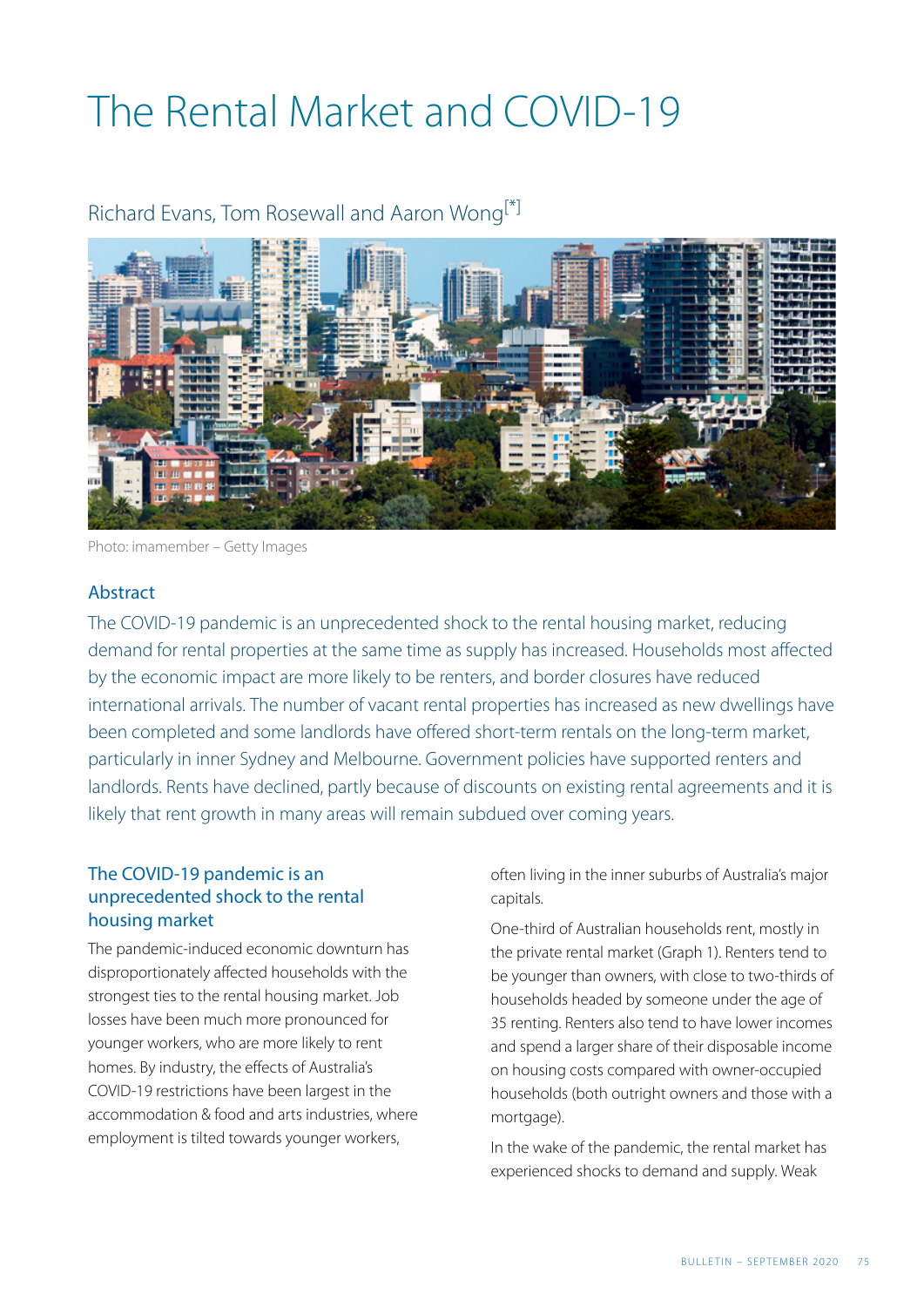labour market conditions, including the temporary closure of many service businesses, have reduced demand for rental properties as households have consolidated to save money and requested rent reductions or deferrals. The closure of international borders magnified the demand shock, as the flow of international students and other migrants (who typically rent) has slowed. On the supply side, with the number of international tourists and domestic travellers falling, a large number of short-term accommodation providers have shifted their properties onto the long-term rental market. The vacancy rate has increased sharply in some markets.

<span id="page-1-0"></span>Prices in rental markets have adjusted in response to reduced demand and higher supply, which in turn has had implications for consumer price inflation.[\[1\]](#page-8-1) Advertised rents declined sharply from April, particularly for apartments in Sydney and Melbourne. In addition, policy measures such as the moratorium on rental evictions have encouraged tenants and landlords to renegotiate the terms of their existing leases. In the June quarter, these factors drove the first quarterly fall in rents in the history of the Consumer Price Index (CPI). Over time, some of these trends in demand and supply are expected to evolve in a way that supports rents. For instance, the eventual reopening of the borders to international migration will lift demand for rental properties while reduced construction activity will translate into lower-than-otherwise growth in the supply of new dwellings.

<span id="page-1-1"></span>

## **Graph 1**

#### Demand for rental properties has declined …

The COVID-19 pandemic has resulted in the largest economic shock since the 1930s, and households' exposure to – and ability to weather – this shock is uneven. Around one in five households only have enough liquid assets to get from one pay period to the next (RBA 2020). These liquidity-constrained households tend to be younger, more likely to work in industries such as accommodation & food services and arts & recreation where job losses were initially most pronounced, and also twice as likely to rent. In metropolitan areas, payroll job losses from March to July have been most pronounced in Melbourne and inner Sydney. In the near term, renters with limited savings and who are experiencing job insecurity are likely to reduce their spending on housing.

As a result of international border closures, net overseas migration is expected to slow considerably, further reducing demand for housing over the coming year. Treasury forecasts that Australia's population will be 1½ per cent lower by June 2021 compared with pre-COVID-19 projections, equivalent to around 400,000 fewer residents.<sup>[\[2\]](#page-8-2)</sup> A decline in population growth of this magnitude would result in a decline in rents of around 3 per cent nationally over the next few years, compared to pre-COVID-19 expectations, based on a model that uses historical experience (Saunders and Tulip 2019). The number of international students in Australia has declined; around one in five student visa holders had not arrived in the country by late March. According to the 2016 Census, international students are more likely to rent and live in apartments, and twice as likely to live in inner-city areas than domestic students.

#### … and the supply of longer-term rental accommodation has increased

The supply of properties on the long-term rental market has increased as properties previously listed on the short-term market and newly completed dwellings have become available. The increase in supply has not been uniform by dwelling type or location. Although rental market apartments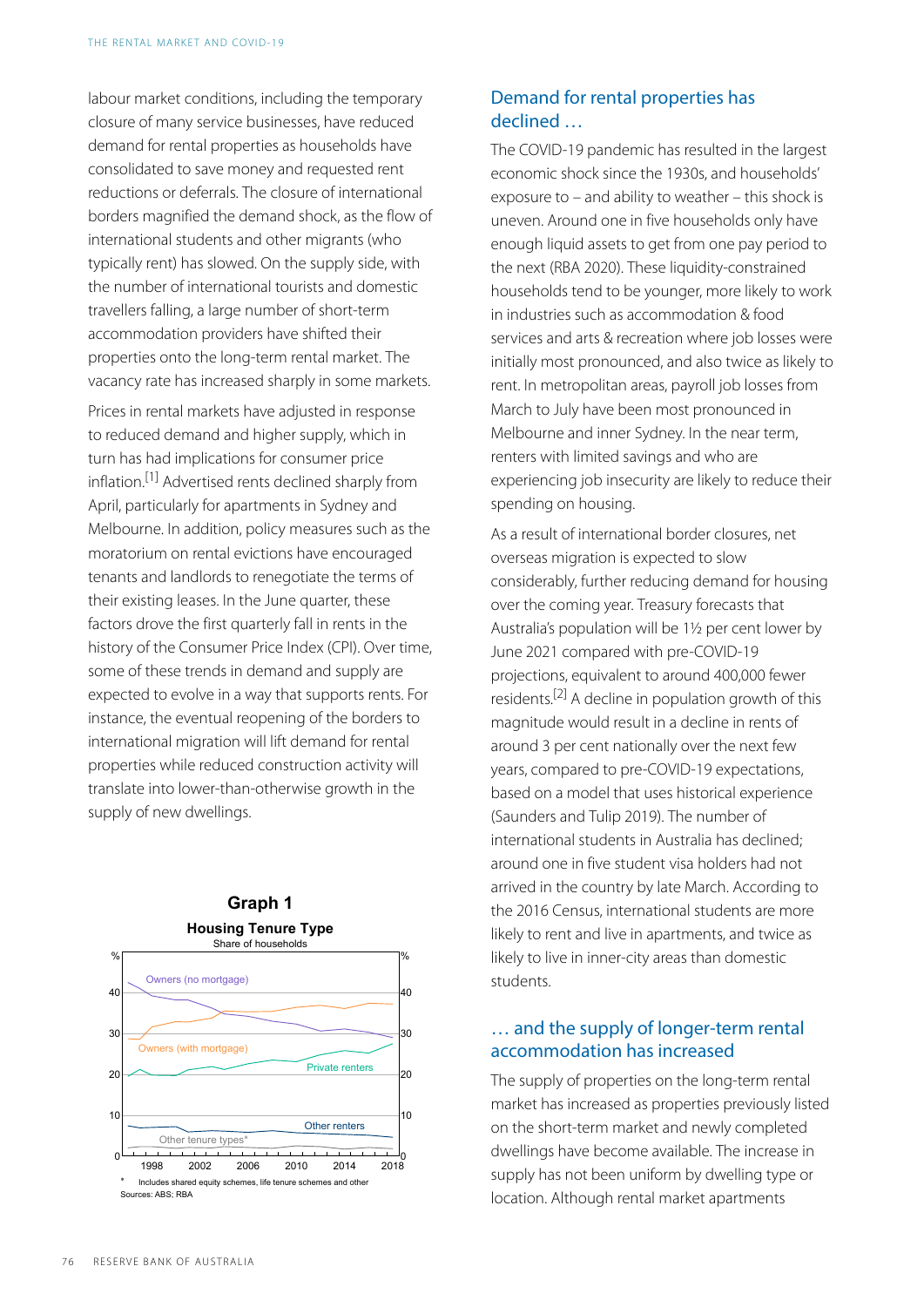typically account for around 10 per cent or less of the total dwelling stock in each state, around half of all apartments are rented (Graph 2). As with the changes in demand, changes in supply have been pronounced in inner areas of Melbourne and Sydney. Since mid March, longer-term rental listings increased by much more in inner Sydney and Melbourne compared with the rest of the country (Owen 2020).[\[3\]](#page-8-3)

<span id="page-2-0"></span>Many landlords have taken down their short-term accommodation listings in response to the sharp fall in international visitors and domestic travellers. On Airbnb alone, listings declined by around 20 per cent, or 40,000 properties, between February and May (Graph 3). Around three-quarters of all Airbnb listings are entire homes or apartments, which owners could list on the longer-term rental market (Sigler and Panczak 2020). Assuming entire dwellings make up a similar share of delisted properties and all these were converted to longerterm rental accommodation, the national vacancy rate would initially increase by around 1 percentage point.[\[4\]](#page-8-4) Short-term accommodation also tends to be more concentrated in the inner suburbs of Sydney and Melbourne and around 40 per cent are apartments.<sup>[\[5\]](#page-8-5)</sup> Looking ahead, if domestic virus containment measures are successful, some properties may transition back to the short-term market to take advantage of the recovery in domestic tourism and business travel.

Longer-term rental supply will also be boosted by apartments that are due to be completed over the next year or two. A large share of these are high-rise apartments that commenced construction a number of years ago when conditions in the established housing market were much stronger (Rosewall and Shoory 2017). In Sydney and Melbourne, the number of apartments estimated to be completed over the next two years is equivalent to around 4 per cent of the non-detached dwelling stock (Graph 4). In Melbourne, over half of the pipeline of apartments yet to be completed is located in the city and inner suburbs, compared to around one-quarter in Sydney.

It takes time for supply to adjust in response to weaker demand from lower population growth. While contacts in the Bank's liaison program have reported that low rents and higher rental vacancy rates are already contributing to weak investor demand for off-the-plan apartments in Melbourne and Sydney, these projects are yet to enter the pipeline of construction activity. Over the medium term, the pipeline of apartments due to be completed, combined with weaker population growth, is expected to see the national vacancy rate increase by around 1 percentage point by 2021 before declining slowly as supply adjusts and international borders reopen.[\[6\]](#page-8-6) 

<span id="page-2-3"></span><span id="page-2-2"></span><span id="page-2-1"></span>

Includes semi-detached, terrace and townhouse dwellings Sources: ABS: RBA

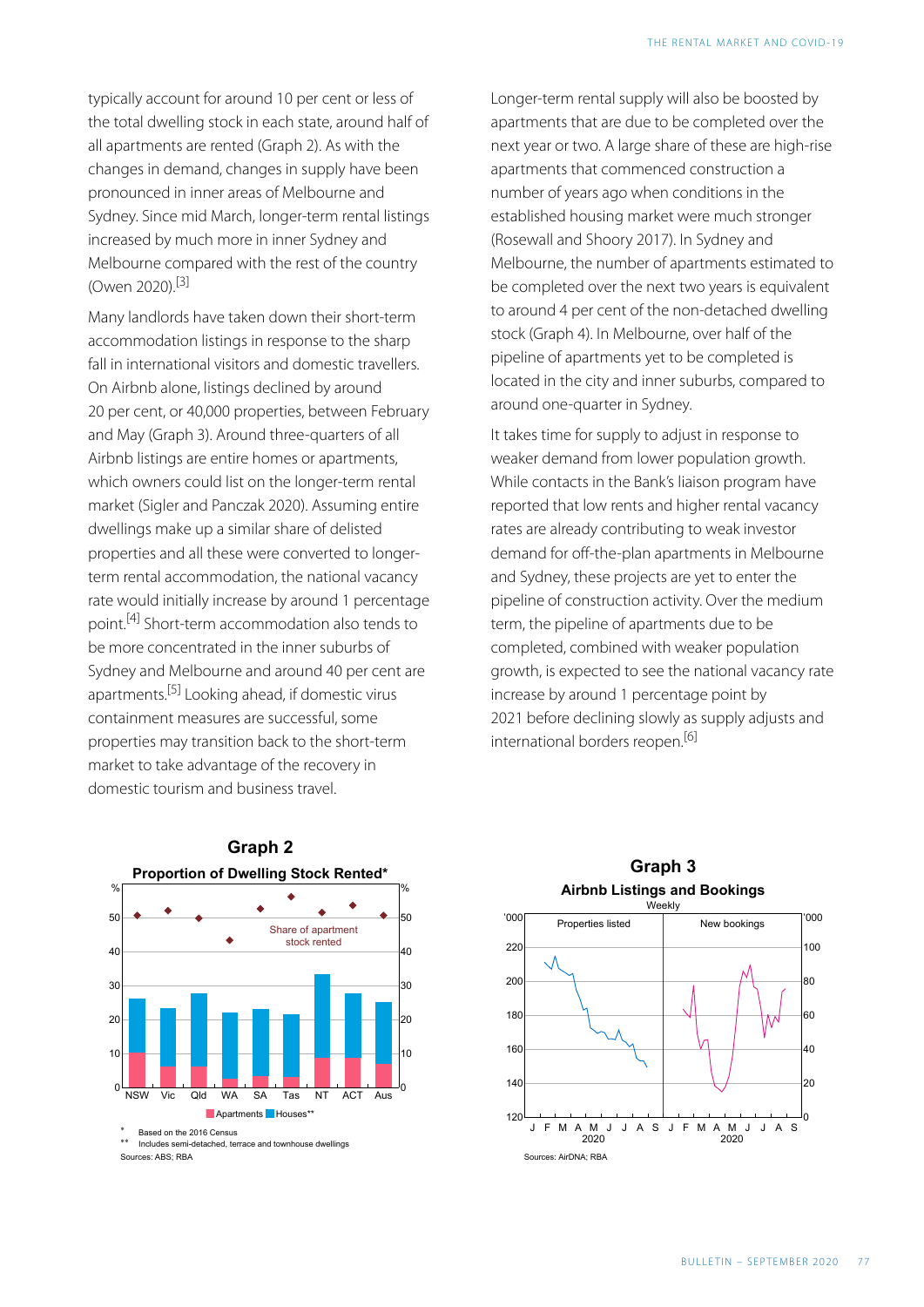#### Government policies have helped support rental market conditions

At the National Cabinet in late March, state and territory governments agreed to a set of guiding principles for temporary changes to legislation governing the rental housing market in response to COVID-19 . Most jurisdictions implemented an initial 60-day moratorium (which expired in mid June) on evicting tenants and used this time to develop a more comprehensive policy package that supported both tenants and landlords, including restricting evictions for tenants impacted by the pandemic until at least 30 September.

<span id="page-3-0"></span>Each state and territory implemented their own policy package for the rental housing market. Most governments introduced regulations limiting the ability of landlords to evict tenants who had suffered financial hardship as a result of the pandemic. In most states, landlords and tenants were required to negotiate in 'good faith' a rent reduction or deferral before administrative tribunals would consider an eviction application. In return, landlords received land tax relief and deferrals commensurate to the size of the rent reduction they granted to their tenants. Some states offered cash payments to tenants in financial distress due to the pandemic South Australia and Victoria have extended these provisions until the end of March 2021 as economic conditions remained soft (for further details of the rental market measures by jurisdiction, see Table A1).

These policy measures combined with the provision of income support measures, including the JobKeeper program and the Coronavirus Supplement, helped offset the acute fall in rental demand and stabilise the rental market. Housing search interest fell sharply in late March (Graph 5). From April, these policy measures combined with a decrease in advertised rents have seen search volumes rebound. Bond lodgements have also increased, particularly in Sydney's inner and middle suburbs. This suggests that a tenant-favourable market is enabling renters with the capacity to do so to move into properties with lower rents or better amenities.

Rent payment relief on existing leases has been an important way the rental market has adjusted. Since the end of March, close to 15 per cent of tenants with existing residential leases have received some relief on their leases, according to data from property management platform MRI (Graph 6).<sup>[\[7\]](#page-8-7)</sup> Rent relief has been split evenly between discounts and payment deferrals. Discounts reduce the rent owed by the tenant, whereas deferred rent is expected to be repaid eventually – lowering the rent paid temporarily, but not the rent owed. Evidence from surveys report a fairly wide range of estimates for the number of renters who have received some form of rent relief. The cumulative effect estimated from the MRI data is broadly consistent with the estimate suggested by the Australian Bureau of Statistics Household Impacts of COVID-19 Survey conducted in mid May but lower



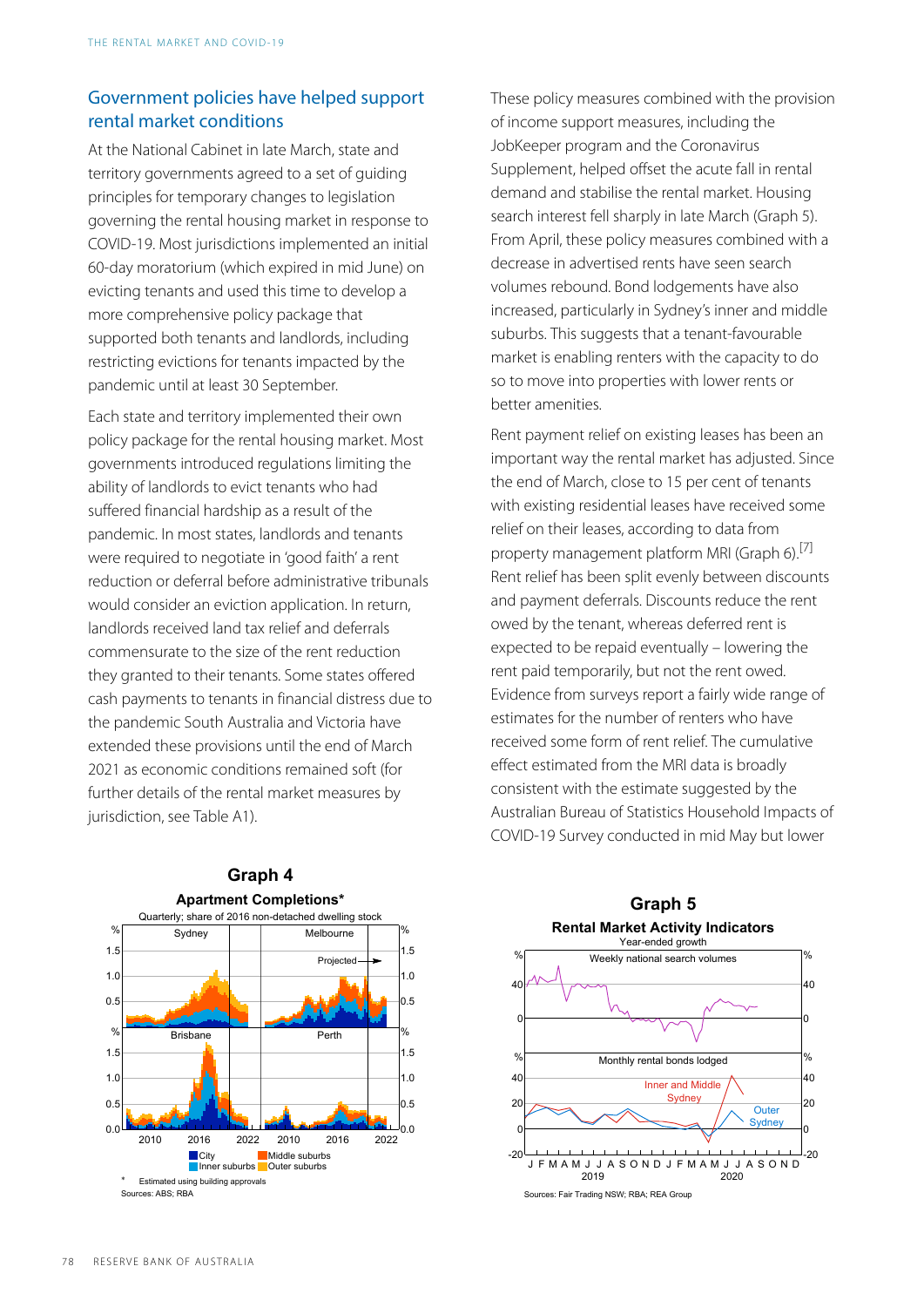than surveys conducted by the Australian National University and Better Renting (at the same point in time; see Biddle *et al* 2020 and Dignam 2020).

Discounting and deferral activity increased sharply in the last week of March – coinciding with the announcement of the six-month moratorium on evictions – and peaked in April. While the rate of new discounts and deferrals has slowed since May, both remain higher than at the same time last year. By state, the increase in discounting was most pronounced in New South Wales and remained elevated in recent months (Graph 7). In Victoria, the discounting rate peaked at a lower level in May and increased again following the reinstatement of restrictions. In most other states and territories, discounting rates have returned to around their early-March levels.

#### Vacancy rates have increased sharply and rents have fallen in inner Sydney and Melbourne

Rental vacancy rates have increased, particularly in areas where the pandemic has had the strongest impacts on rental demand and supply. While policy interventions have helped prevent much larger rental market dislocations, the increases in vacancies in Sydney and Melbourne since March have still been pronounced (Graph 8). Vacancy rates increased by around 2 percentage points in the inner regions of Sydney and Melbourne and a little more than 1 percentage point in the outer suburbs





of Sydney, but were broadly unchanged in regional Victoria. In Brisbane, vacancy rate increases were also most pronounced in the inner suburbs, where vacancies increased by a little over 1 percentage point in the June quarter (REIQ 2020). In contrast, Perth vacancy rates declined to 1.6 per cent in the June quarter, reflecting limited new supply following the post-mining boom downturn in dwelling construction in Perth and strong demand (REIWA 2020). Vacancy rates increased in Canberra in the June quarter, but declined in Hobart.

This increase in the vacancy rate is putting downward pressure on advertised rents as landlords compete for tenants. Advertised rents for apartments have fallen by much more than for houses, with the declines particularly pronounced for units in Sydney and Melbourne (Graph 9). The concentration of the shock in these markets is



#### **Graph 8 Rental Housing Vacancy Rates**

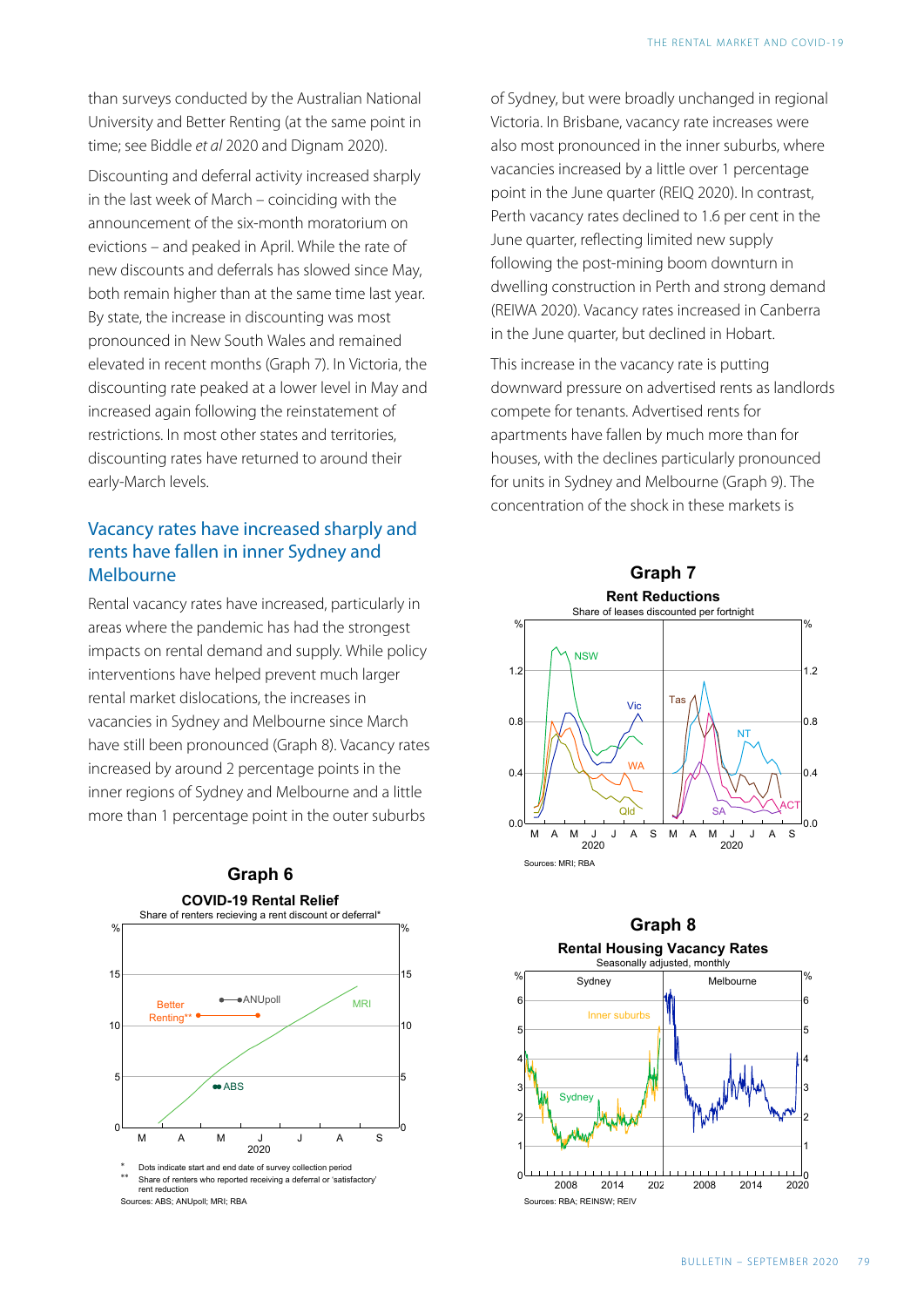

#### **Figure 1: Growth in Median Dwelling Rent by Location**

reflected in the largest divergence in housing and apartment rental growth since the start of the advertised rents series in 2005. By contrast, advertised rents for houses in Perth have increased strongly in recent months, although this follows several years of weak growth.

The falls in advertised rents have also been largest in the inner areas of Sydney and Melbourne (Figure 1). These areas were more adversely affected by declining demand from fewer international students and the conversion of short-term accommodation to the long-term rental market. These were also areas where employment was disproportionately affected by lockdowns. In



Sydney, the largest declines in median advertised rents were recorded in the Eastern Suburbs, Manly and Leichhardt areas, where rents declined by over 10 per cent in the June quarter while in the Melbourne CBD, rents declined by 13 per cent. These were the only capital city areas that recorded double digit declines in the June quarter.

Rental income for landlords has fallen as a result of the decline in rents and increase in vacancy rates. Many of these investors are lower-to-middleincome earners, and for some of these households a shock to their rental income would significantly impact their livelihood (RBA 2017). Around 60 per cent of investors with rental properties operated at a net rent loss in 2017/18 (ATO 2020). Some of these landlords may have trouble making debt payments, though mortgage payment deferment by lenders has mitigated these risks for now. Working in the other direction, investors with the highest level of debt relative to their income tend to have higher income and/or wealth and so may be better positioned to absorb income falls. In addition, the share of investors with large portfolios of rental properties is small; only 4 per cent of investors have interests in four or more investment properties. Since the onset of the pandemic, around one in ten investors have applied for mortgage payment deferrals, which is a little less than the share of owner occupiers who have applied for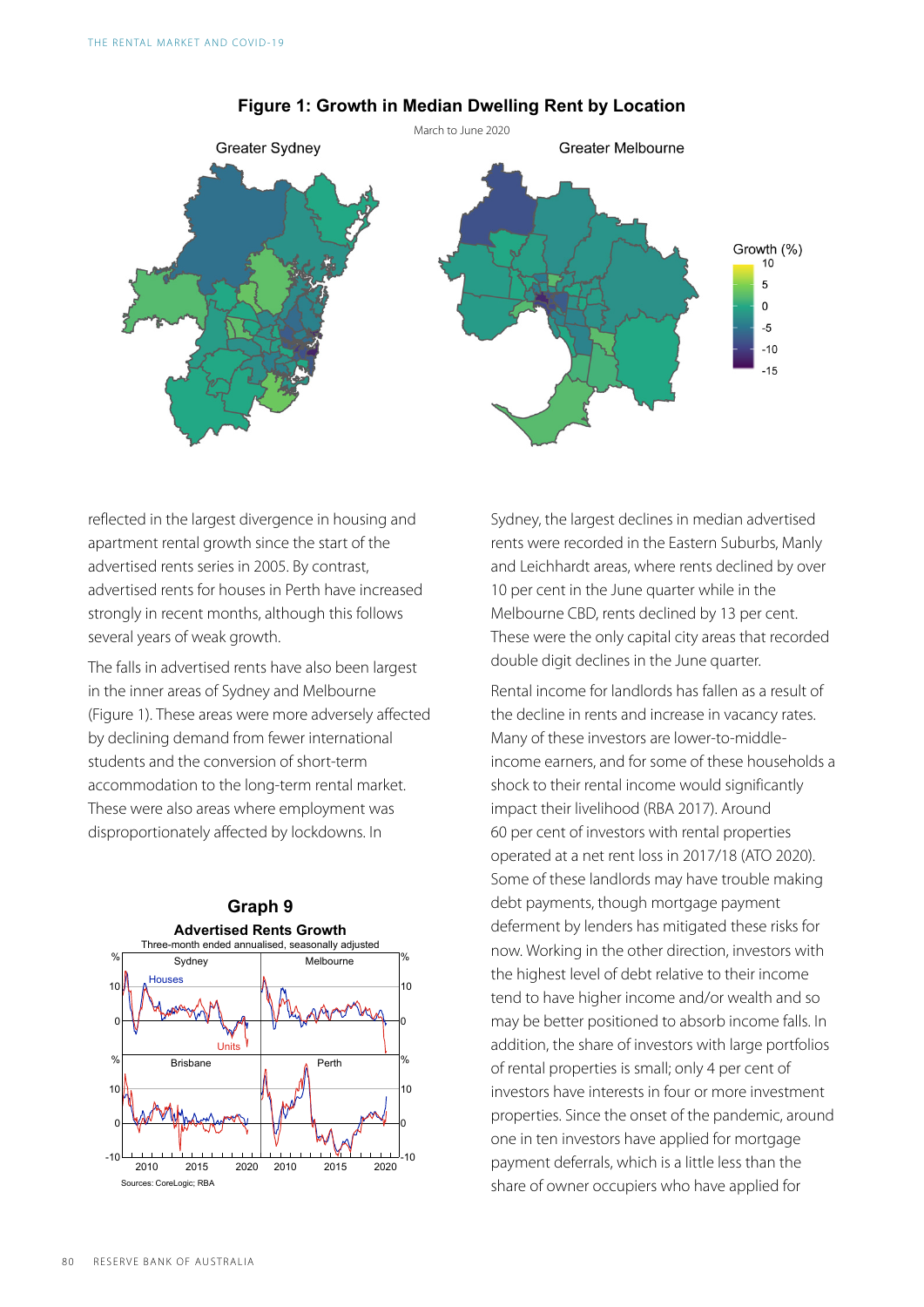mortgage relief. This suggests that from a serviceability perspective, most investors do not appear to be stretched.

Weaker rental market conditions are weighing on inflation. In the CPI, rent inflation measures the rent paid on the stock of existing rental properties. This means that changes in advertised rents, which only capture changes in the rents paid for the flow of new tenants, flow through to CPI rents with a lag. However, the rental relief provided by landlords on existing leases is reducing some tenants' rental burden; discounting reduced rent obligations in the June quarter by 0.5 per cent. In addition, because of the increase in renters entering into new leases, declines in advertised rents have been realised by more tenants. These two factors contributed to CPI rents falling by 1.3 per cent in the June quarter; the first ever decline in the 48 years for which quarterly data are available (Graph 10). The declines were largest in Sydney and Melbourne, the cities that have been most affected by COVID-19 containment measures.

#### Implications and outlook

The COVID-19 pandemic is a unique shock to the rental market. The economic consequences have



disproportionately affected the households most likely to rent – young, inner-suburban workers, international students and new migrants. The ban on international tourism and significantly reduced domestic travel has increased supply as short-term rentals are offered on the long-term rental market.

In response, prices have adjusted in the rental market at the fastest pace in several decades. This has reflected both sharp declines in advertised rents for new leases and also rent relief on existing leases, encouraged by government policies to limit evictions and promote rent negotiations for affected tenants. The available evidence suggests these measures have been effective: rent discounts and deferrals rose sharply and remain above pre-COVID-19 levels in most states; and search interest for rental properties and bond lodgements in Sydney are high, suggesting renters who are able to do so are moving to realise lower rents. Income support measures have also smoothed the shock by reducing the magnitude of price adjustment needed, and likely reduced the number of tenants breaking leases.

In the near term, the successful suppression of COVID-19 and the controlled reopening of international borders in 2021 would result in increased rental demand in inner Sydney and Melbourne, reducing vacancy rates and supporting rents. Alternatively, setbacks in controlling the virus in Australia and internationally may delay the reopening of international borders, prolonging the loss of demand from international tourists and students. Domestic demand for inner-city rentals is also likely to remain lower in this scenario. Rent growth will likely remain subdued as a result. Over the next few years, it is likely that rents in these inner-city areas will remain lower than expected pre-pandemic given lower population growth and the anticipated supply of apartments coming on line in these markets.  $\mathbf x$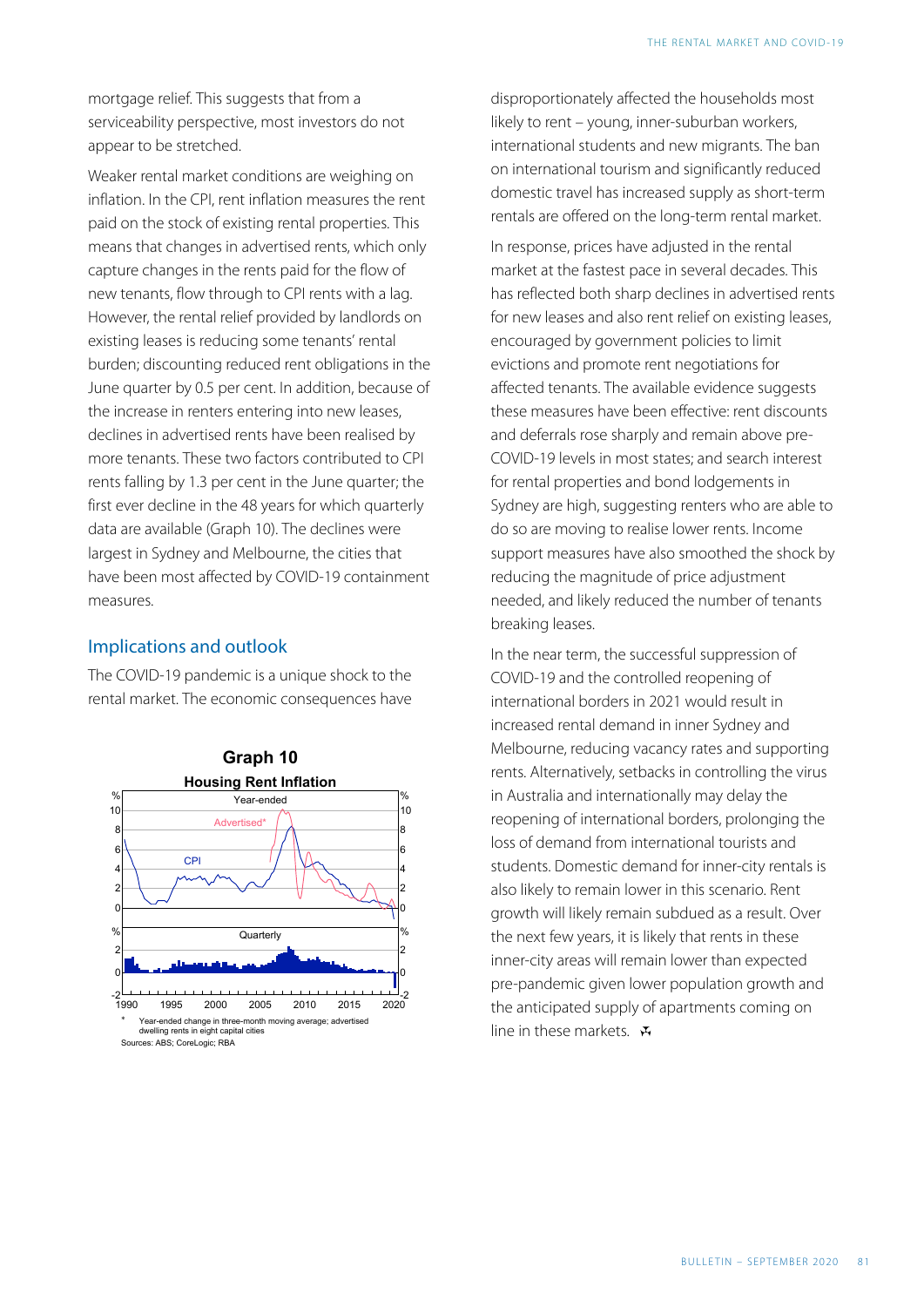#### Appendix A

| <b>State</b>                    | <b>Policies</b>                                                                                                                                                                                                                                                                                                                                                                                                                                                                                   |
|---------------------------------|---------------------------------------------------------------------------------------------------------------------------------------------------------------------------------------------------------------------------------------------------------------------------------------------------------------------------------------------------------------------------------------------------------------------------------------------------------------------------------------------------|
| New South Wales                 | \$440m in land tax relief of up to 25 per cent of land tax due between 1 April and<br>30 September if the savings were passed on to tenants. Outstanding land tax could also be<br>deferred for three months.                                                                                                                                                                                                                                                                                     |
|                                 | Evictions for rent arrears restricted until 15 October for COVID-19 impacted tenants. Impacted<br>tenants could not be evicted for rent arrears unless an application was made to the NSW Civil<br>and Administrative Tribunal and the landlord could demonstrate they engaged in good faith<br>negotiations over rental payments, and it would be fair and reasonable to evict the tenant.<br>Blacklisting tenants in rent arrears due to COVID-19 was also banned during this period.           |
| Victoria                        | \$500m in land tax relief of up to 50 per cent (increased from 25 per cent in August 2020) of<br>land tax due for commercial and residential tenancies, if rent relief was provided to tenants.<br>Remaining land tax payable can be deferred to March 2021.                                                                                                                                                                                                                                      |
|                                 | Evictions were banned for residential tenancies (except in limited circumstances) from<br>29 March 2020 to 28 March 2021, after being extended from an initial six month period during<br>the second lockdown, and rent increases paused for the same period. Tenants unable to<br>secure a rent reduction could enter a binding dispute resolution process overseen by<br>Consumer Affairs Victoria. Blacklisting tenants in rent arrears due to COVID-19 was also banned<br>during this period. |
|                                 | Both residential and commercial tenants could apply for grants of up to \$3,000 from the Rental<br>Relief Grant Program. To be eligible, renters needed to have registered their revised agreement<br>or gone through mediation, have less than \$5,000 in savings and still be paying at least<br>30 per cent of their income in rent.                                                                                                                                                           |
| Queensland                      | \$400m in land tax relief up to 30 October for residential tenancies if equivalent rent relief was<br>provided. Land tax could also be deferred for three months.                                                                                                                                                                                                                                                                                                                                 |
|                                 | Payments of up to four weeks rent or \$2,000 to those affected by COVID-19 who had no access<br>to other financial assistance, and met asset tests.                                                                                                                                                                                                                                                                                                                                               |
|                                 | Tenants who were significantly impacted due to COVID-19 could not be evicted or blacklisted<br>until 30 September. Fixed-term leases expiring before this date were automatically extended<br>to 30 September.                                                                                                                                                                                                                                                                                    |
| South Australia                 | \$189m in land tax relief of up to 50 per cent of land tax due for commercial and residential<br>tenancies, if rent relief was provided to tenants. Remaining land tax payable could also be<br>deferred for six months.                                                                                                                                                                                                                                                                          |
|                                 | From 30 March 2020 to 31 March 2021, landlords could not evict or blacklist tenants for non-<br>payment of rent due to loss of income resulting from COVID-19. Rent increases were also<br>banned during this period.                                                                                                                                                                                                                                                                             |
|                                 | \$1,000 grants were paid to landlords who provided rent relief to their tenants until<br>30 September.                                                                                                                                                                                                                                                                                                                                                                                            |
| Western Australia               | \$100m for 25 per cent reductions in land tax for commercial landlords who provided at least<br>three months' rent relief to tenants suffering financial hardship due to COVID-19.                                                                                                                                                                                                                                                                                                                |
|                                 | From 30 March to 30 September, landlords could not evict or blacklist tenants for non-<br>payment of rent due to loss of income resulting from COVID-19. Rent increases were also<br>banned during this period.                                                                                                                                                                                                                                                                                   |
|                                 | \$30m in \$2,000 grants for residential tenants who faced financial hardship due to COVID-19.                                                                                                                                                                                                                                                                                                                                                                                                     |
| Tasmania                        | From 30 March to 30 September, landlords could not evict or blacklist tenants for non-<br>payment of rent due to loss of income resulting from COVID-19. Rent increases were also<br>banned during this period.                                                                                                                                                                                                                                                                                   |
|                                 | Rent support payments for tenants of up to four weeks or \$2,000 were available from 25 May<br>to 30 September.                                                                                                                                                                                                                                                                                                                                                                                   |
| Australian Capital<br>Territory | Land tax and rate relief of 50 per cent of the rent reduction to a maximum of \$100 per week<br>from 1 April to 1 October, if rent reduced by at least 25 per cent for this period.                                                                                                                                                                                                                                                                                                               |
|                                 | From 22 April to 22 October, landlords could not evict or blacklist tenants for non-payment of                                                                                                                                                                                                                                                                                                                                                                                                    |

#### **Table A1: State and territory rental housing market policy responses**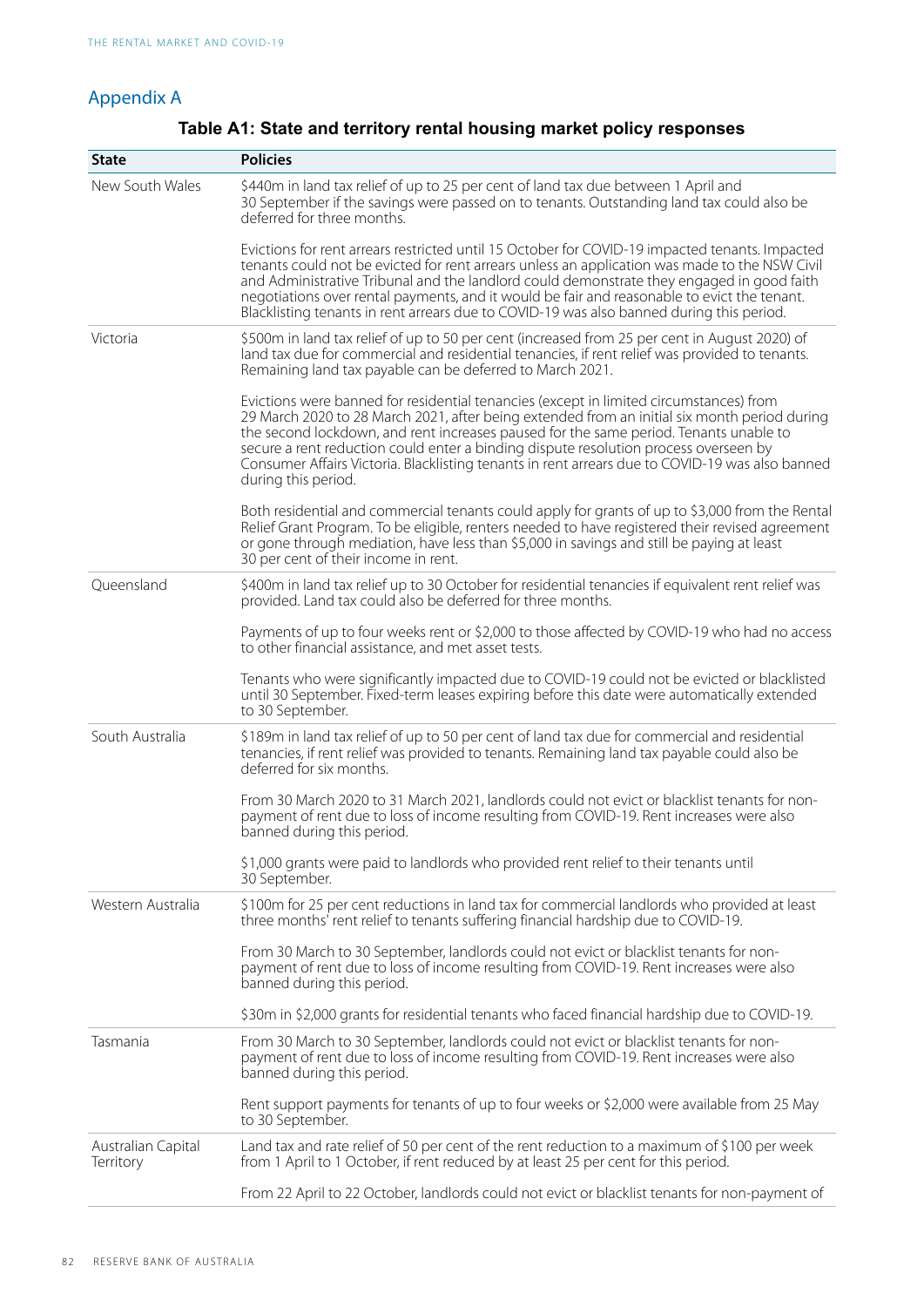| <b>Policies</b>                                                                                                                                                                                                                 |
|---------------------------------------------------------------------------------------------------------------------------------------------------------------------------------------------------------------------------------|
| rent due to loss of income resulting from COVID-19. Rent increases were also banned during<br>this period.                                                                                                                      |
| Extension on period for rent negotiation from 14 days to 60 days. Notice period for lease<br>terminations were extended to 60 days. Unlike other states and territories, the NT did not<br>implement a moratorium on evictions. |
|                                                                                                                                                                                                                                 |

Sources: State and territory governments; RBA

#### Footnotes

- <span id="page-8-0"></span>The authors are from Economic Analysis Department and would like to thank Cameron Deans, Emma Greenland and Andrew Staib for their contributions to this article.  $\lceil$ <sup>\*</sup>]
- <span id="page-8-5"></span><span id="page-8-4"></span><span id="page-8-1"></span>Rents make up around 7 per cent of the Consumer Price Index basket, meaning developments in rent inflation are an important driver of overall inflation.  $[1]$
- <span id="page-8-6"></span><span id="page-8-2"></span>This is based on the updated population growth [\[2\]](#page-1-1)  assumptions in the July 2020 Fiscal and Economic Outlook, which are 0.5 percentage points lower in 2019/20 and 1.1 percentage points lower in 2020/21 than the previous Mid-Year Economic and Fiscal Outlook in December 2019 (Australian Government 2019; 2020).
- <span id="page-8-7"></span><span id="page-8-3"></span>The top six areas that recorded the largest percentage [\[3\]](#page-2-0)  increase in listings from the four weeks to 15 March to the

four weeks to 9 August were all located in inner Melbourne and Sydney.

- This is an upper bound estimate of the initial (partial) [\[4\]](#page-2-1) effect. Over time vacancies would decline as rents adjust.
- Three of the top six statistical area 2s (SA2s) by number of [\[5\]](#page-2-2) Airbnb listings are located in inner Sydney or Melbourne (Sigler and Panczak 2020).
- According to results from the Saunders & Tulip (2019) housing model. [\[6\]](#page-2-3)
- This platform covers around one fifth of all residential [\[7\]](#page-3-0) tenancy agreements in Australia. The rent relief estimate is an upper bound, and may double count leases that have had rent deferred or discounted more than once in the past four months.

#### References

Australian Government (2019), 'Part 2: Economic outlook' *Mid-Year Economic and Fiscal Outlook*, December, viewed 8 September 2020. Available at <https://budget.gov.au/2019-20/content/myefo/download/ 02\_Part\_2.pdf>.

Australian Government (2020), 'Part 2: Economic outlook' *Economic and Fiscal Update*, July, viewed 8 September 2020. Available at <https://budget.gov.au/2020-efu/downloads/02\_Part\_2\_Economic\_outlook.pdf>.

ATO (Australian Taxation Office) (2020), 'Taxation statistics 2017-18: Individuals', 17 July, viewed 8 September 2020. Available at <https://www.ato.gov.au/About-ATO/Research-and-statistics/In-detail/Taxation-statistics/Taxationstatistics-2017-18/?anchor=Individuals#Individuals>.

Biddle N, B Edwards, M Gray and K Sollis (2020), 'COVID-19 and mortgage and rental payments: May 2020', ANU Centre for Social Research and Methods, Canberra, June, viewed 8 September 2020. Available at <https://csrm.cass.anu.edu.au/sites/default/files/docs/2020/6/COVID-19 \_and\_housing\_FINAL.pdf>.

Dignam J (2020), 'Rent due: renting and stress during COVID-19 ', Better Renting, Canberra, August, viewed 8 September 2020. Available at <www.betterrenting.org.au/coronavirus\_survey\_report>.

Owen E (2020), 'Corelogic Rent Listings Continue To Show Pain Points Around Inner City Markets', CoreLogic site, 13 August, viewed 8 September 2020. Available at <https://www.corelogic.com.au/news/corelogic-rent-listingscontinue-show-pain-points-around-inner-city-markets>.

REIQ (Real Estate Institute of Queensland) (2020), 'Brisbane CBD Vacancy Rtes Spike After COVID-19', 10 August, viewed 8 September 2020. Available at <https://www.reiq.com/articles/brisbane-cbd-vacancy-rates-jun/>.